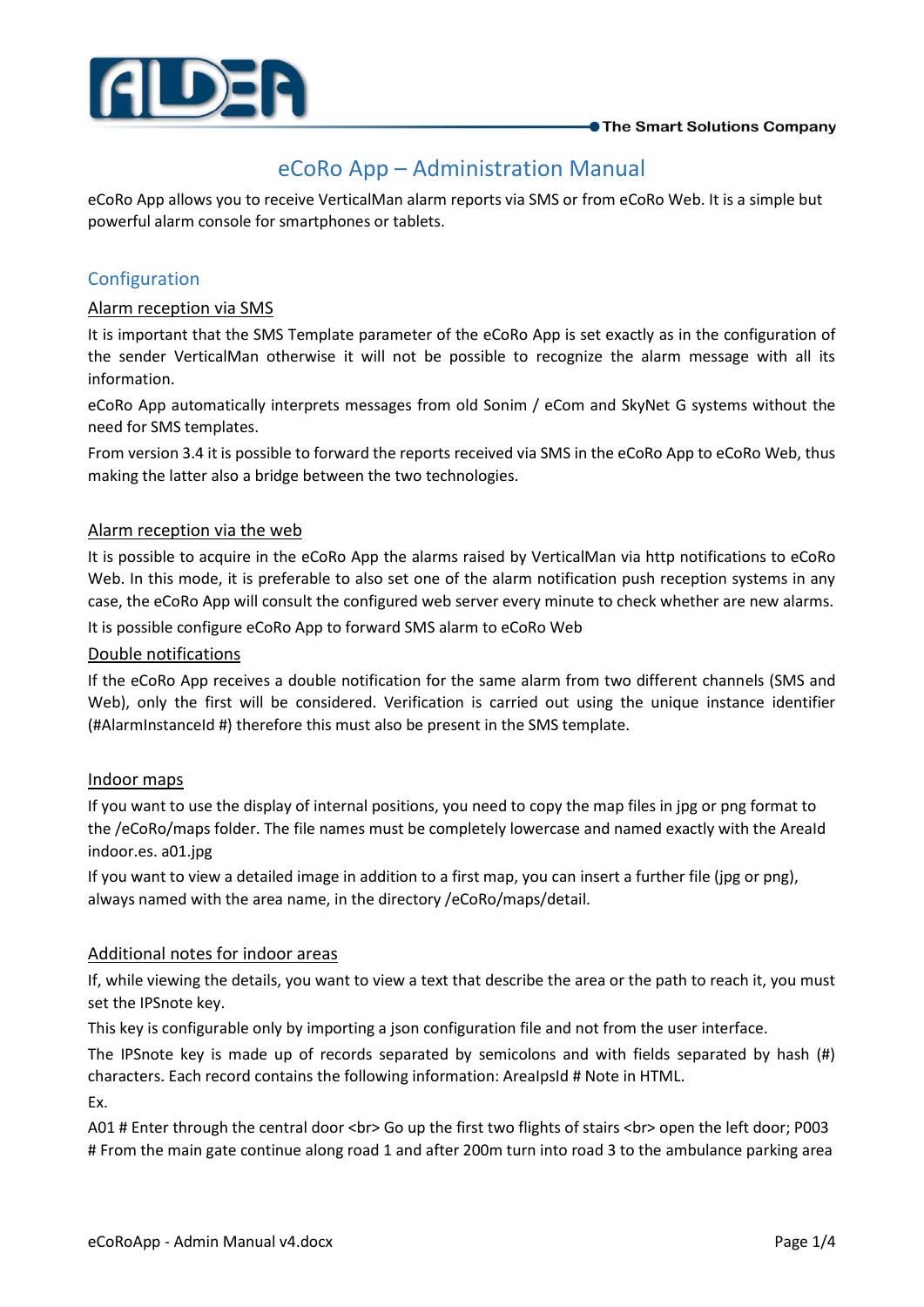

# Local GPS maps

If you want to use the local GPS maps of OsmAndMap you need to upload the tiles file in zip format in the /osmdroid directory.

To create local maps you can use any tool that generates tiles.In Aldea, we us[e JSOM](https://josm.openstreetmap.de/) to customize the maps and [MapAperitive](http://maperitive.net/) to generate the tiles then manually incorporated in a zip.

# Markers on GPS maps

To display custom icons on GPS maps (both Google and Open Street View) you can define them by setting the gisMarker configuration key.

The key contains a series of semicolon-separated marker information formatted as follows:

a) Group name (e.g. amb)

b) GPS position (Latitude, Longitude separated by semicolons)

c) Image file name for Icon (if not present the group name will be used in jpg or png format) - Optional

d) Point description (to be displayed by tapping the icon) - Optional

Currently it is possible to define this key only by importing it from json files and not from the user interface Each field is separated by a hash character:

Example of defining two tokens, one for collection points and one for ambulance parking.

puntoraccolta # 44.484286,12.264859 ##; amb # 44.484243,12.264949 # Ambulance parking N #;

#### External siren

When an alarm is received, it is possible to configure that an SMS or Web message is automatically sent to an SMS controller such as RTU5024 or WebRelay.

SMS controller

It is necessary to set the parameters to indicate the SIM phone number of the SMS controller and the text messages to activate and deactivate the siren.

Web controller

It is necessary to set the URLs to call for activation (alarm reception) and deactivation (alarm acknowledgment).

#### Device status

With the slide on the main screen it is possible to switch to viewing the list of remote devices and their status (active, inactive, in alarm). For this function it is necessary to enable in VerticalMan the SMS or Web notification of the entry/exit from the App and in eCoRo the "Device list" parameters that show if VerticalMan is running and possibly "Device status" which allows you to consult the status in the detail with battery levels and radio antennas.

# Low battery alarm

eCoRo App can check the battery level of the local device because under a configured value alerts with an alarm. It is important to set this alert to make sure that the device with eCoRo is not forgotten disconnected from the power supply.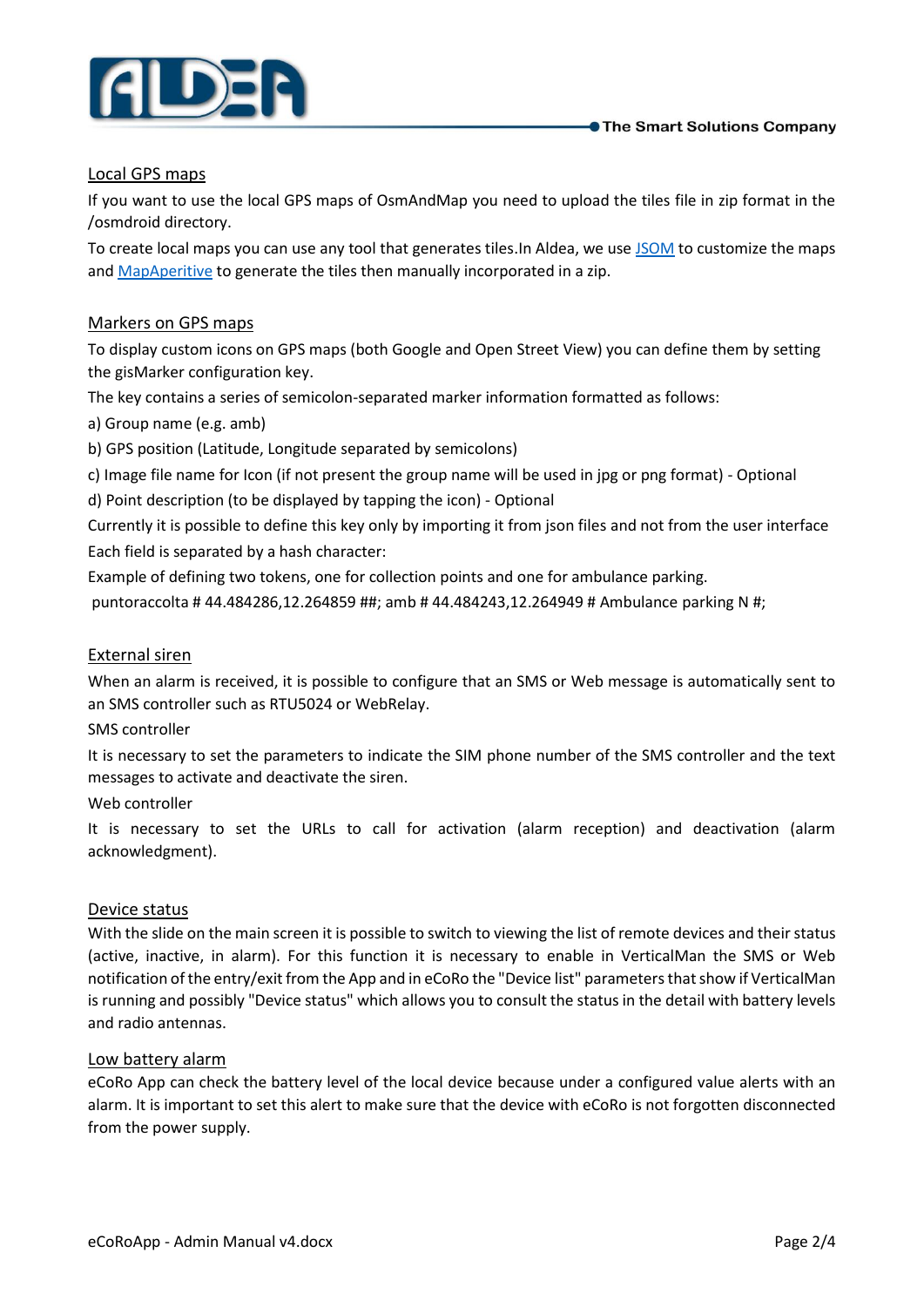

#### WiFi not available alarm

If the reception of alarms via the web is active and the Wi-Fi connection is lost, a local alarm is raised to indicate that it is not possible to receive such notifications.

You can disable this type of alarm from the configuration.

#### Check device not reachable alarm

If the "Device reachability check" parameter is active, a check is made that the active devices (with a green dot) have also sent the status within the minutes indicated in the "After how long a device is considered unreachable" parameter.

#### Backup installation

If the eCoRo App receives alarms only via SMS and is installed on multiple devices, a backup installation can be configured, with the parameter of the same name, to not raise alarms but only to store them. Backup installations are useful in case you have at least two devices with eCoRo App but only one must be the main one with the signals while the others remain silent but keep a copy of the alarms received in case the first device has malfunctions and needs to be replaced.

#### Web-based configuration

It is possible to acquire the eCoRo App configuration from eCoRo Web (also in Lite version), especially useful if there are several eCoRo Apps in the company.

# Receiving alarms via notifications

eCoRo App can also receive alarms via push notifications from two alternative systems. If eCoRo App used to consult the alarms received from the eCoRoWeb, installed on the customer's server, it is essential that a system for receiving push notifications is configured between Message Queue and WebSocket.

#### Firebase Cloud Message (FCM)

If you have an eCoRo Cloud account, you can receive alerts via Google's Firebase Cloud Message (FCM) notifications. In that case you need to configure

- Enable eCoRo Web in configuration
- Define the URL as eCoro Web: https://ecoro.aldea.it/restful
- Username and password indicate your eCoRo Cloud credentials
- Enable the "eCoRo Cloud Message" parameter.

For FCM notifications, the device with the eCoRo App must have constant access to the Internet.

#### Message Queue

In local installations to the company LAN of eCoRoWeb it is possible to configure a Message Queue (currently Apache ActiveMQ Artemis is supported) to receive alerts with push notifications.

#### WebSocket

For eCoRo Web installations on your own servers, you can define the receipt of alarm notifications by the eCoRo App by listening to the WebSocket, in which case the "WebSocket Url" parameter must be configured. The correct address will be provided by the installation of the eCoRo Web websocket module.

Es url websocket: ws: //192.168.1.10: 10200

eCoRo App must be able to reach the url indicated by respecting the rules of any firewalls inside the LAN.